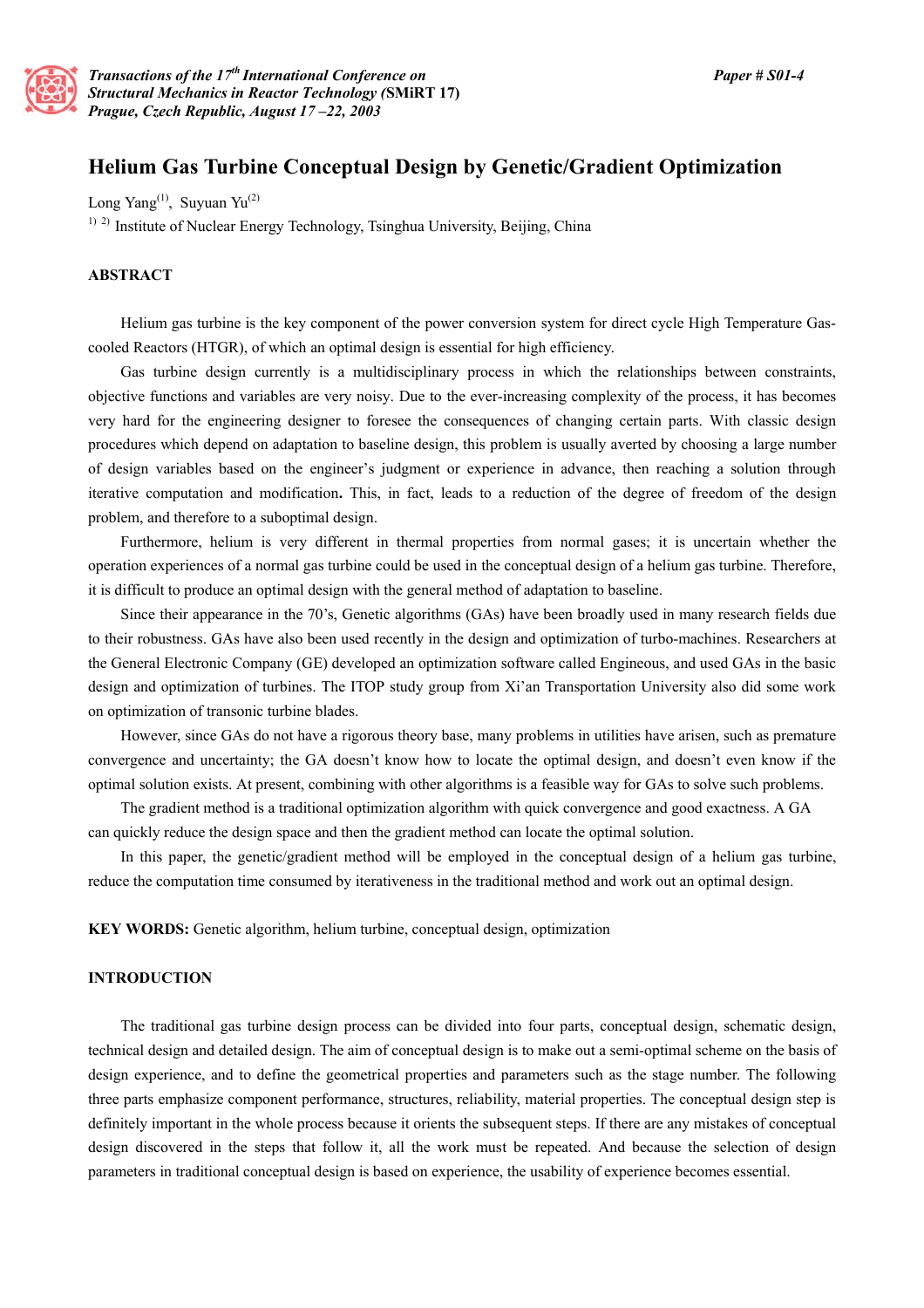The direct cycle Helium turbine is regarded as the most plausible cycle model for a high temperature reactor. But there is not yet any actual helium turbine in use anywhere in the world. This means no experience of a helium turbine conceptual design can be used. Helium differs greatly from ordinary gas in thermal properties. So using the traditional design method for turbines raised a question: could the design experience of an ordinary gas turbine be correctly used for a helium turbine conceptual design process? In this paper, a genetic /gradient algorithm is employed as a new method of helium turbine conceptual design and an attempt is made to answer this question.

As stated before, conceptual design is just the first step of the turbine design process. In the traditional design process, it is possible for a designer to find that some parameter selected according to the baseline does not meet needs of the resulting design, requiring him to go back to the first step to change the baseline and repeat the process. With the design by genetic /gradient method, such repetition could be avoided because some factors in the latter steps can be involved in the conceptual design as constraints. Figure 1 shows the difference between the two processes.



Figure 1 Difference between traditional and GA/gradient design process

#### **DESIGN METHOD**

The HTR is a typical fourth generation advanced reactor. Most HTRs under construction all over the world use a helium turbine cycle as the probable circulation mode. A helium turbine for the HTR200 was designed using the GA/gradient method. This turbine had a constant inner radius. The parameters needed for the conceptual design of a helium turbine for the 200MW HTR are shown in Table 1.

Table 1 Parameters for theconceptual design of 200MW HTR's helium turbine

| Design Parameter                  | Value    |
|-----------------------------------|----------|
| mass flow / G $(kg/s)$            | 130.15   |
| temperature at inlet / $T_0$ (°C) | 850      |
| pressure at inlet / $P_0$ (Mpa)   | 4.851    |
| pressure at outlet / $P_1$ (Mpa)  | 2.22     |
| rotation speed $/N$ (rpm)         | 3000     |
| blade speed coefficient           | 0.94     |
| stage number                      | $8 - 12$ |
| Working fluid                     | helium   |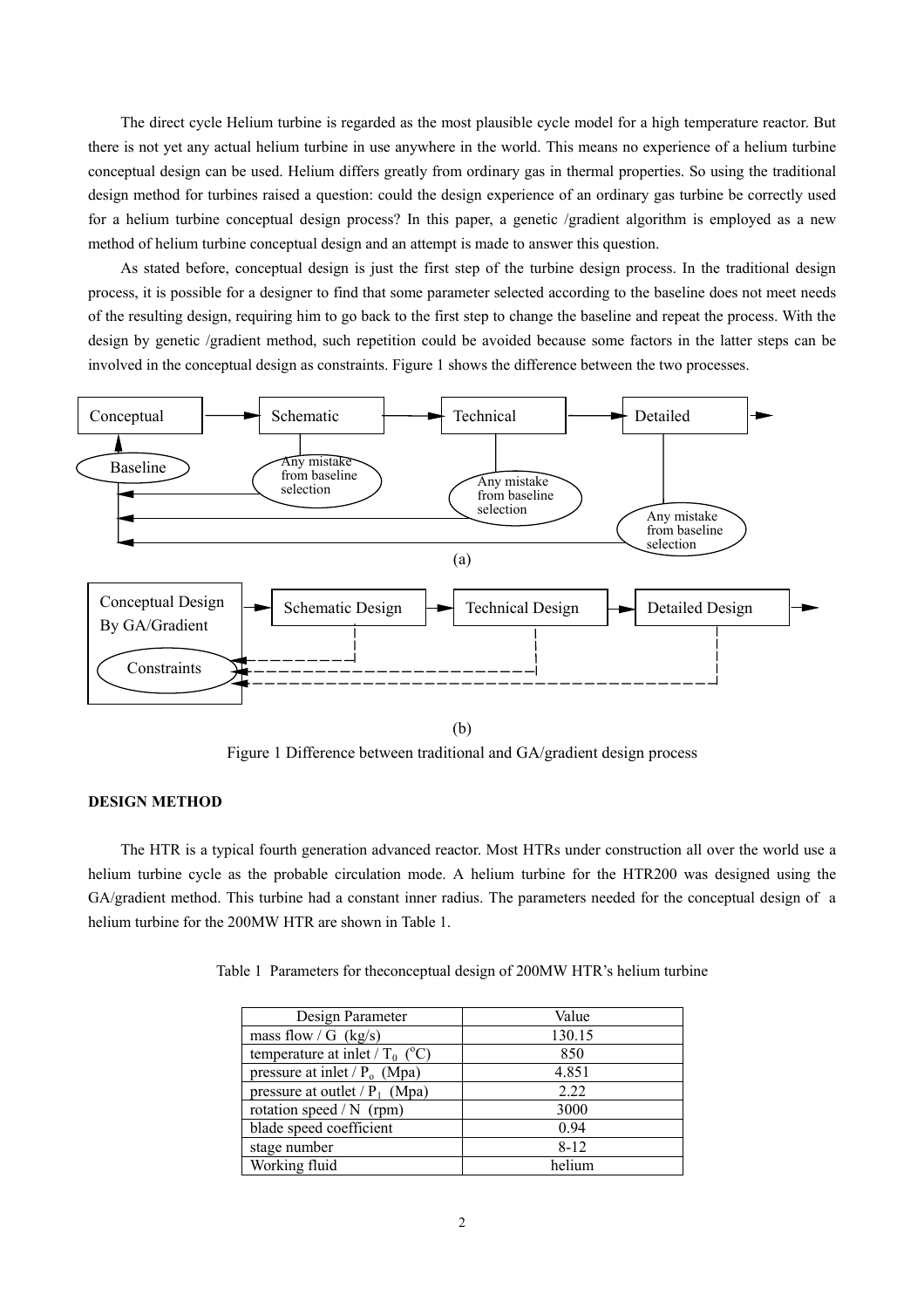As stated before, turbine design is a multidisciplinary process involving thermal dynamics, fluid dynamics, structure analysis and intensity analysis as well as other aspects. In the traditional design process, conceptual design focuses on thermal dynamics, and the others parts are mainly considered in the subsequent design steps. In conceptual design using the GA/gradient method, other parts in addition to thermal dynamics are considered as constraints to the optimization problem. These constraints include elements such as outline size and blade and plate intensity. They also include fluid dynamics items like mach number at the inlet and outlet of every stage and the angle of the flow. Such constraints reduce the design space and keep the optimization process inside a region in which the rules considered as constraints will be followed. Figure 2 shows how constraints reduce the design space.



Figure 2 Reduction of design space by constraints

There are many different chromosome coding methods in genetic algorithms. For simple genetic algorithms, binary coding and float coding are usually used. Programming and computation showed that there is no eveident difference between these two modes of coding for this problem, so the more convenient one, float coding, was employed.

Total efficiency for the helium turbine was defined as fitness, and the efficiency was evaluated by the computation step of the traditional conceptual design method. The optimization variable includes the turbine's inner radius, blade length and the reaction of each stage. Considering an eight-stage turbine, there would be 17 problem variables. The population size was 50, which means that in every generation, 50 chromosomes were involved. The proportion of mutated variables was 0.02 and the probability of crossover was 0.1. The maximum number of generations was set as 200.

Figure 3 presents the change of the best chromosome's fitness with generation growth. The fitness grows rapidly from 0.5 to 0.9 within the first 20 generation, and becomes almost stable after that.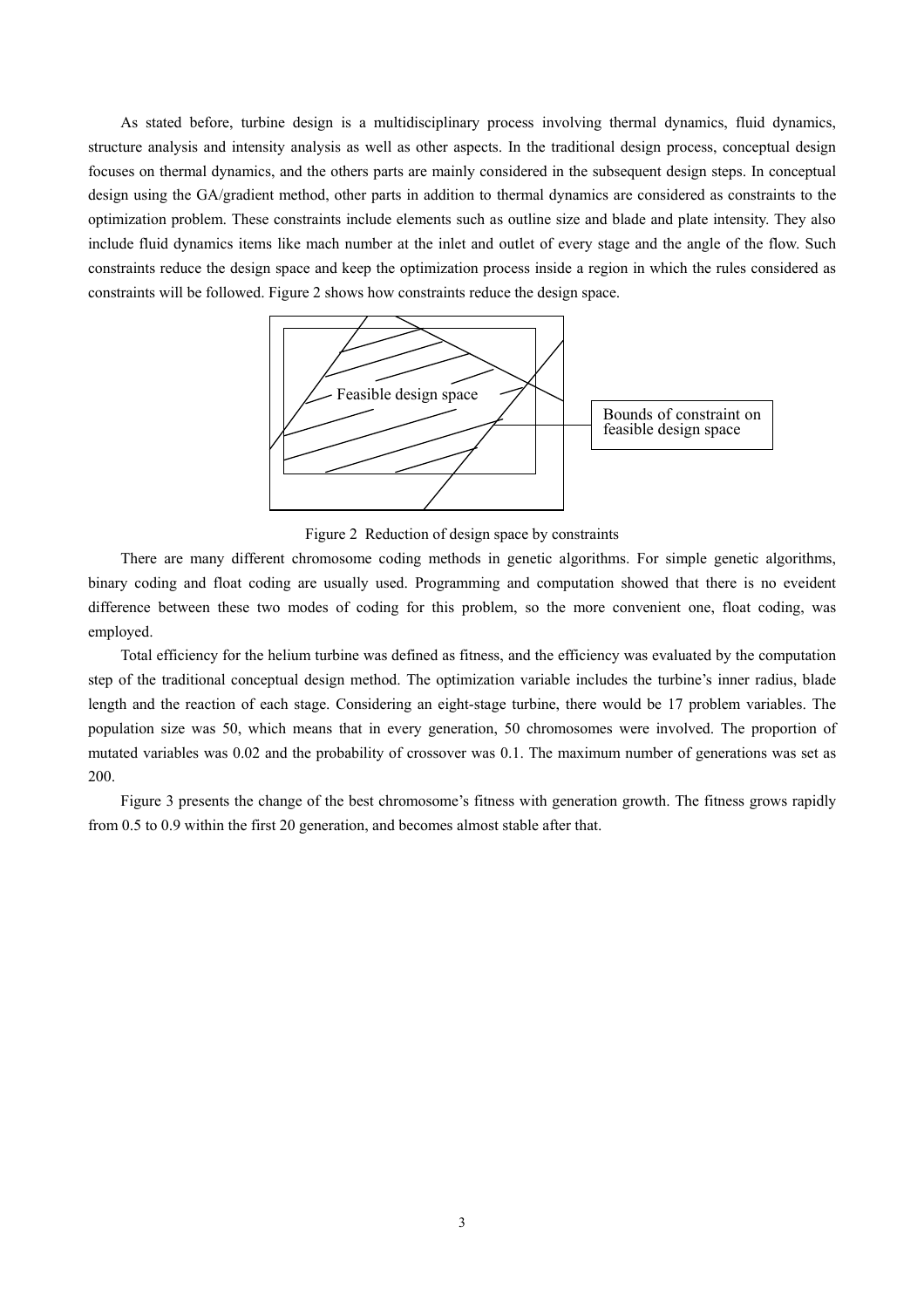

Figure 3 Dependence of fitness on generation

## **RESULTS AND DISCUSSION**

Table 2 shows values of the genes of one chromosome in the 14<sup>th</sup> generation. Those values are very close to the conceptual design parameter values that the author obtained by the traditional design method. This fact shows that experience of normal gas turbine conceptual design can be at least partly used in helium turbine conceptual design and dose not bring evident error. In addition, the values of some parameters like clearance loss ratio and the blade speed coefficient are still selected according to experience.

| Traditional   | Blade length(mm) |                |    |                                               |      |    |                  | Inner | Total      |            |
|---------------|------------------|----------------|----|-----------------------------------------------|------|----|------------------|-------|------------|------------|
| design method |                  | 2              | 3  | 4                                             |      | 6  |                  | 8     | radius(mm) | efficiency |
|               | 60               | 66             | 72 | 78                                            | 84   | 90 | 96               | 102   | 900        | 0.903      |
|               | Reaction         |                |    |                                               |      |    |                  |       |            |            |
|               |                  |                |    |                                               |      |    |                  |       |            |            |
|               |                  |                |    | 0.18                                          |      |    |                  |       |            |            |
| GA/ gradient  | Blade length(mm) |                |    |                                               |      |    |                  | Inner | Total      |            |
| design method |                  | $\overline{c}$ | 3  | 4                                             | 5    | 6  |                  | 8     | radius(mm) | efficiency |
|               | 60               | 66             | 72 | 78                                            | 84   | 90 | 96               | 102   | 860        | 0.898      |
|               | Reaction         |                |    |                                               |      |    |                  |       |            |            |
|               |                  |                |    | $0.163 \mid 0.175 \mid 0.183 \mid 0.188 \mid$ | 0.19 |    | 0.19 0.187 0.181 |       |            |            |
|               |                  |                |    |                                               |      |    |                  |       |            |            |

Table 2 Comparison of gene values of one chromosome in the  $14<sup>th</sup>$  generation of the GA/gradient design method and the traditional design method